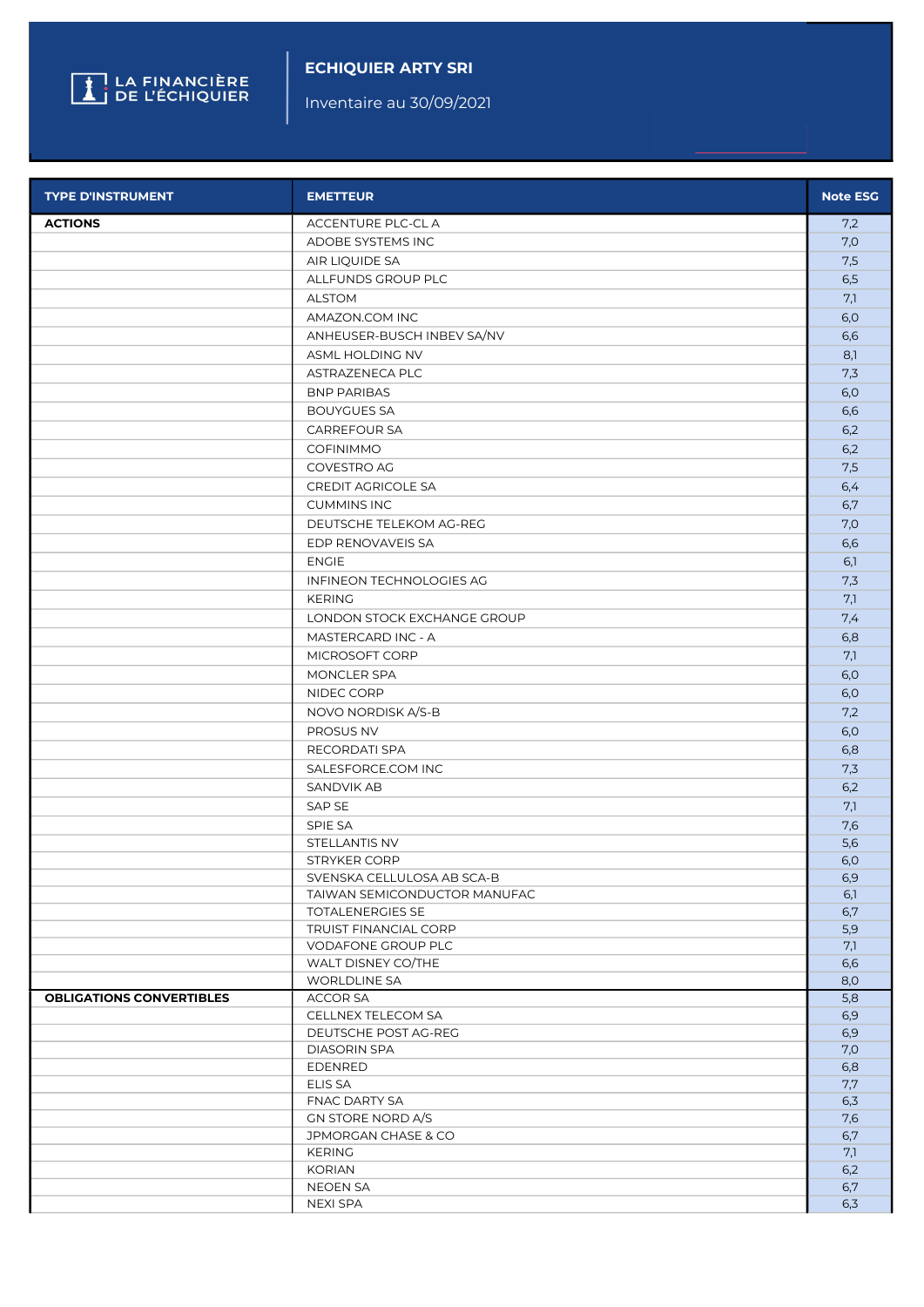| <b>TYPE D'INSTRUMENT</b>     | <b>EMETTEUR</b>                               | <b>Note ESG</b> |
|------------------------------|-----------------------------------------------|-----------------|
|                              | <b>NEXITY</b>                                 | 6,5             |
|                              | PIRELLI & C SPA                               | 6,5             |
|                              | PRYSMIAN SPA                                  | 6,8             |
|                              | QIAGEN N.V.<br>SCHNEIDER ELECTRIC SE          | 7,4<br>8,4      |
|                              | <b>UMICORE</b>                                | 6,9             |
|                              | <b>VOLTALIA SA- REGR</b>                      | 6,5             |
|                              | ZALANDO SE                                    | 7,1             |
| <b>OBLIGATIONS TAUX FIXE</b> | <b>ACCOR SA</b>                               | 5,8             |
|                              | ADEVINTA ASA                                  | 7,3             |
|                              | ALLIANZ SE-REG                                | 8,1             |
|                              | AXA SA<br>BANCO BILBAO VIZCAYA ARGENTA        | 8,1<br>6,3      |
|                              | <b>BANCO SANTANDER SA</b>                     | 5,5             |
|                              | <b>BANKINTER SA</b>                           | 6,9             |
|                              | BANQUE FEDERATIVE DU CREDIT MUTUEL            | 6,1             |
|                              | <b>BANQUE POSTALE</b>                         | 5,7             |
|                              | BECTON DICKINSON AND CO                       | 7,1             |
|                              | <b>BNP PARIBAS</b>                            | 6,0             |
|                              | <b>BPCE</b>                                   | 7,1             |
|                              | <b>BUREAU VERITAS SA</b><br><b>CAPGEMINI</b>  | 6,4<br>7,8      |
|                              | CELLNEX TELECOM SA                            | 6,9             |
|                              | CNP ASSURANCES                                | 6,5             |
|                              | COMPAGNIE DE SAINT GOBAIN                     | 6,0             |
|                              | COVESTRO AG                                   | 7,5             |
|                              | COVIVIO                                       | 6,9             |
|                              | <b>CREDIT AGRICOLE SA</b>                     | 6,4             |
|                              | CREDIT MUTUEL ARKEA                           | 5,8             |
|                              | DASSAULT SYSTEMES SE                          | 7,2             |
|                              | <b>EDENRED</b><br>EDP-ENERGIAS DE PORTUGAL SA | 6,8<br>5,7      |
|                              | ELIS SA                                       | 7,7             |
|                              | ENEL SPA                                      | 6,8             |
|                              | <b>ENGIE</b>                                  | 6,1             |
|                              | <b>EXPERIAN PLC</b>                           | 6,5             |
|                              | <b>FAURECIA</b>                               | 6,2             |
|                              | FCA CAPITAL IRELAND                           | 5,6             |
|                              | FIRMENICH INTERNATIONNAL                      | 6,4             |
|                              | <b>GRIFOLS SA</b><br><b>IBERDROLA SA</b>      | 6,3<br>7,8      |
|                              | <b>ILIAD SA</b>                               | 6,4             |
|                              | <b>IMMOFINANZ AG</b>                          | 5,8             |
|                              | INFINEON TECHNOLOGIES AG                      | 7,3             |
|                              | <b>INTESA SANPAOLO</b>                        | 6,6             |
|                              | <b>KERING</b>                                 | 7,1             |
|                              | KONINKLIJKE DSM NV                            | 7,8             |
|                              | LONDON STOCK EXCHANGE GROUP                   | 7,4             |
|                              | LONZA GROUP AG-REG<br>NATURGY ENERGY GROUP SA | 7,7<br>6,9      |
|                              | NIDEC CORP                                    | 6,0             |
|                              | ORANGE                                        | 6,4             |
|                              | ORPEA                                         | 7,1             |
|                              | ORSTED A/S                                    | 7,2             |
|                              | PEUGEOT INVEST                                | 6,1             |
|                              | RCI BANQUE SA                                 | 5,8             |
|                              | RELX PLC                                      | 8,0             |
|                              | REXEL SA                                      | 6,8             |
|                              | SCOR SE<br>SEB SA                             | 6,2<br>6,1      |
|                              | SPIE SA                                       | 7,6             |
|                              | STELLANTIS NV                                 | 5,6             |
|                              | TELE2 AB-B SHS                                | 7,6             |
|                              | TELECOM ITALIA SPA                            | 5,9             |
|                              | TELEPERFORMANCE                               | 6,7             |
|                              | TENNET                                        | 6,7             |
|                              | THERMO FISHER SCIENTIFIC INC                  | 7.1             |